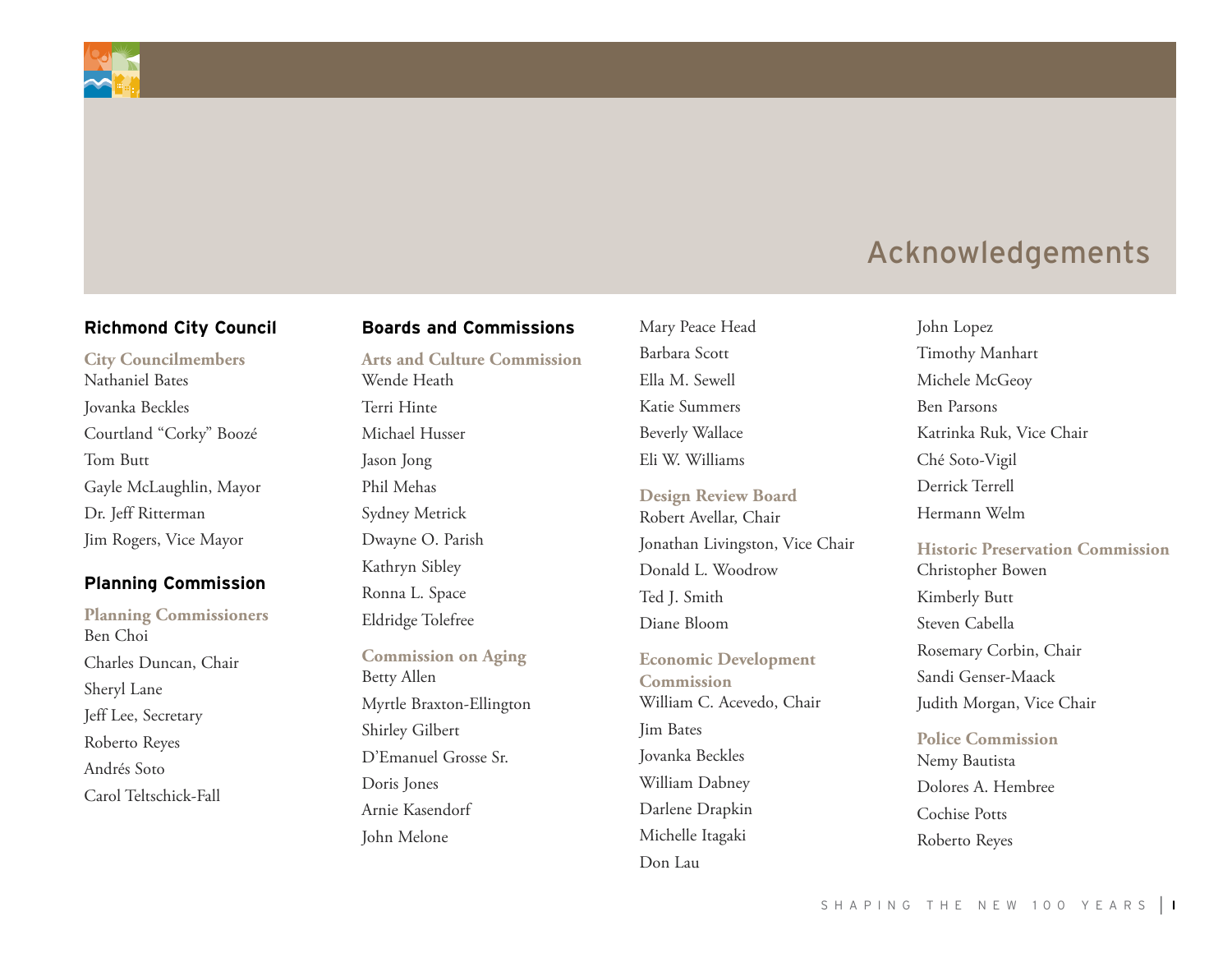Glenn Stephenson Chris Tallerico Cora J. Ward Naomi Williams

**Human Relations & Human Rights Commission**  Rock Brown Vivien Feyer Wendy Gonzalez Joyce Harris Demetria Saunders Kathleen Sullivan Betty Burrus-Wright

**Recreation and Parks Commission** Diego Garcia Adrienne Harris Emily Hradec Debbi Lanshoff, Chair Connie Portero Kathy Robinson Pamela Saucer-Bilbo E.J. Shalaby

### **Advisory Committees**

**General Plan Advisory Committee** William Acevedo Charles Arnold

Jim Bates Jovanka Beckles Barbara Becnel Bruce Beyaert Myrtle Braxton Jimmie Buckland Shirley Butt Rudy Calderon Jim Cannon Michelle Chenault Dr. Henry Clark Rosemary Corbin Robert Davila Bob Delmont David Dolberg Whitney Dotson Joshua Genser Kevin Hampton Rhonda Harris Jerrold Hatchett Gisela Hernández Arnie Kasendorf Robert Kennedy Debbi Landshoff Don Lau Lucy Lawliss

Eleanor Loynd

Dan MacLean Rafael Madrigal Tony Mendicino Judy Morgan George Schmidt Rev. Andre Shumake Ted Smith Andres Soto Carol Teltschick-Fall Nicole Valentino Marcia Vallier Hugo Vega Tom Waller Naomi Williams Kelley Woods **General Plan TAC**

Michael Banks, Fire Chief Don Casimere, Confidential Investigative and Appeals Officer Fred Clement, Building Official Rich Davidson, City Engineer Steve Duran, Director of Community and Economic Development John Eastman, City Attorney James Goins, Finance Director/ Treasurer Sue Hartman, Information Technology Director



Willie Haywood, Public Works Operations and Maintenance Director Diane Holmes, City Clerk Timothy Jones, Housing Authority Director Monique A. le Conge, Library and Community Services Director Leslie Knight, Assistant City Manager/ Human Resources Management Director Bill Lindsay, City Manager Chris Magnus, Police Chief Jim Matzorkis, Port Director Richard Mitchell, Director of Planning and Building Services Michele Seville, Arts & Culture Manager Janet Schneider, Administrative Chief Sal Vaca, Employment and Training Director **Community Health & Wellness TAG** Richard Jackson, MD, MPH, UC Berkeley Richard Kreutzer, MD, California

Wendel Brunner, MD, Contra Costa Public Health

Department of Health Services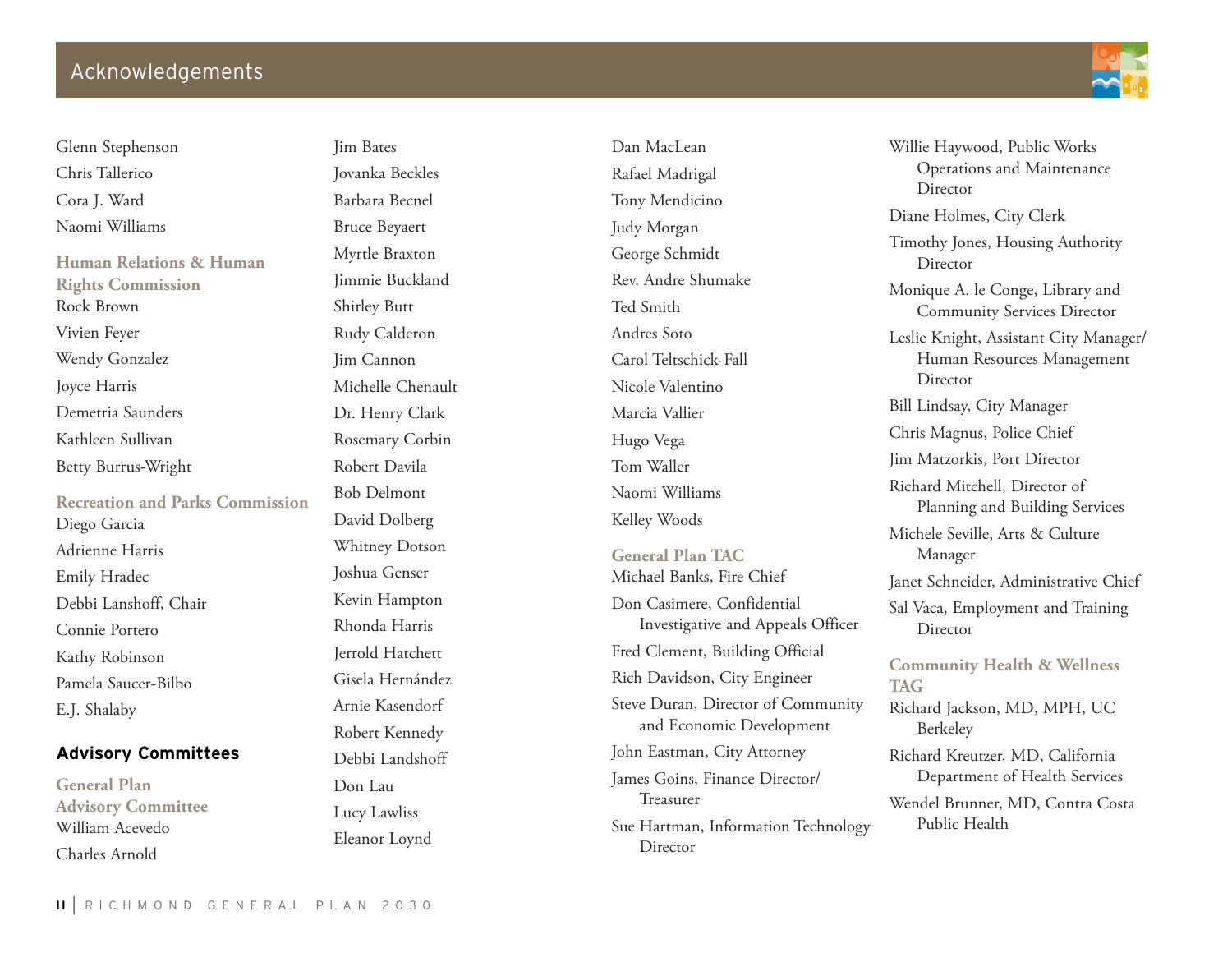

- Poki Stewart Namkung, MD, MPH, Santa Cruz County Public Health **Officer**
- Dennis M. Barry, Contra Costa County Community Development
- Richard Mitchell, Dirctor of Planning and Building Services

Victor Rubin, PolicyLink

- Sharon Fuller, Ma'at Academy
- Sheryl Lane, Urban Habitat

Barbara Becnel, North Richmond Neighborhood House

Delphine Smith, Communities for a Better Tomorrow

Tom Kelly, KyotoUSA

Rajiv Bhatia, Health Impact Partners

**Energy and Climate Change TAG** Carl Anthony, Urban Habitat

Robin Bedell-Waite, Contra Costa County Hazardous Materials Program Manager

Wendel Brunner, MD, Contra Costa County Public Health Director

Timothy Burroughs, City of Berkeley Climate Action Coordinator

Bruce Dickinson, Cheveron Business Development Director Van Jones, Esq., Green for All

Dan Kammen, Renewable and Appropriate Energy Laboratory Director Ian Kim, Green Collar Jobs Campaign Director Bill Lindsay, City of Richmond City Manager Jim Lutz, P.E., Lawrence Berkeley National Laboratory Michele McGeoy, Richmond Economic Development Commission Richard Mitchell, Dirctor of Planning and Building Services Bruce Riordan, Bay Area Climate Solutions Principal Michelle Wyman, ICLEI Executive Director **General Plan Artwork Selection Panel** Andrea Bragg Elizabeth FitzZaland Daniel Galvez Gary Hembree Dayna Holz Fletcher Oakes Jos Sances Kate Sibley

Parin Shah

Eldridge Tolefree, Jr.

### John Ziesenhenne

### **General Plan Team**

**City Staff** Richard Mitchell, Director of Planning and Building Services Lori Reese-Brown, Principal Planner/ General Plan Project Manager Hector Rojas, Senior Planner/General Plan Project Manager Mary Renfro, Assistant City Attorney Lina Velasco, Senior Planner Gabino Arredondo, Health and Wellness Coordinator Joe Light, Senior Planner Hector Lopez, Senior Planner Kieron Slaughter, Associate Planner Lamont Thompson, Senior Planner Jonelyn Whales, Senior Planner

#### **Consultants**

*MIG, Inc.* Daniel Iacofano, Principal Vikrant Sood, General Plan Project Manager Brian Soland, Deputy Project Manager Mukul Malhotra, Senior Urban Designer Jill Eulate, Production Manager Julia Abbassi

Erica Boismenu Ed Canalin John Cook Catherine Courtenaye Dan Drazen Elizabeth FitzZaland Susan Hartmann Yvonne Hung Jane Kelly Jeff Liljegren Andi Nelson Diana Sherman Lisa Tyler

*Sequoia Foundation* Tom Kelly

*Odland Consulting* Robert Odland

*Baird + Driskell Planning* Jeff Baird

*Atkins Global* Patrick Hindmarsh Alta Cunningham

Rodney Jueng

John Steere

*Fehr and Peers* Ellen Poling

*Davis and Associates* Darolyn Davis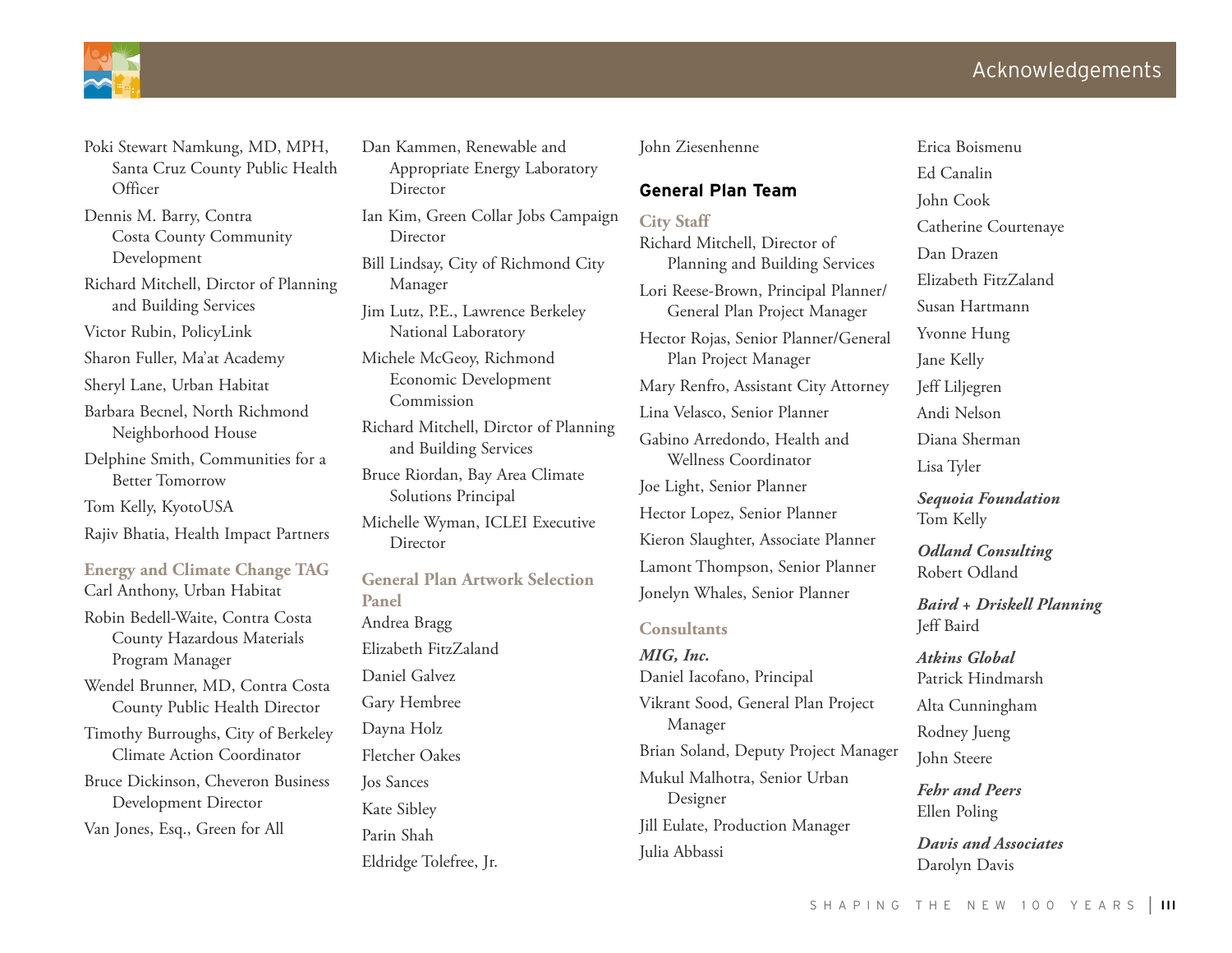

## Integrating Art into the Richmond General Plan

Planning is part of heritage. It shapes a city's identity and affects the way people live, work, play, and travel, and it can allow for the protection of cultural values. The City of Richmond strives to weave cultural values into all aspects of community life - and into this General Plan document. As a significant means of cultural expression, art plays a key role in this General Plan, highlighting concepts that are important to Richmond such as heritage, social, and cultural awareness, inclusivity and the environment, among others. The original works of several Richmond-based artists are integrated throughout this General Plan, capturing the essence of these important community values.

### **Contributing Artist's Biographies**



### **Andrés Cisneros-Galindo**

Andrés Cisneros-Galindo was born in Baja California in 1945. At age 14 he joined the studio of Hector Castellon in Tijuana, Mexico where he studied painting, drawing and sculpture. Andrés moved to the Bay Area in 1967 to pursue his passions – education and art. He graduated from California State University, Hayward, with a degree in Early Childhood Education and completed studies in printmaking and painting in Mexico in 1978. His experience in education ranges from lecturing at a Mexican university to directing the bilingual Centro Infantil de la Raza program.

He draws much inspiration from Mexican and Indian iconography. Specializing in printmaking, Andrés founded Taller Sin Fronteras, a printmaking collective, in 1983 and joined the faculty of the National Institute of Art and Disabilities (NIAD) as a printmaking teacher, studio manager and artistic director. His art has been exhibited internationally.

Andrés' heritage and the diversity of his life experience, including work as a ranch hand and migrant farmer, gave him a unique perspective as an artist.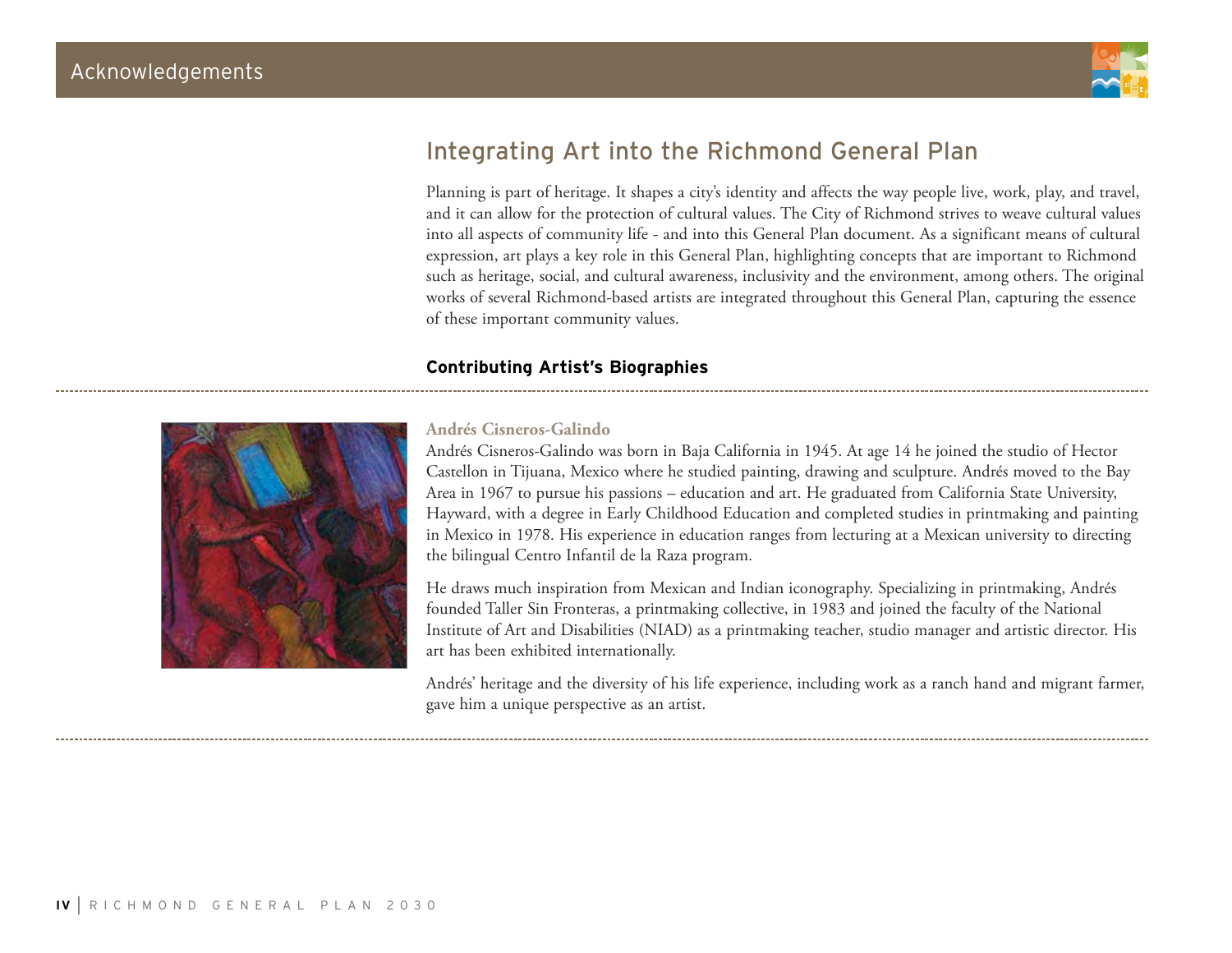



### **Keiko Nelson**

Born in Kyoto, Japan, Keiko Nelson began her career working with traditional and contemporary art in Kyoto, and Bauhaus design principles in Germany. In 1972, Keiko established residence in California where she felt an enormous freedom to express her art. She attained United States citizenship in 1983.

Keiko's extensive travel experiences in North and South America, Europe and the Middle East continue to inform her artwork, strengthening her belief in the value of cultural exchange. She utilizes a range of media including sculpture, fine art, design, textiles and organic materials. Keiko has earned a variety of honors and special exhibits including: artist in residence for the International Sculpture Symposium at the University of Chiapas, Mexico; grant sponsorship for a solo exhibition by the Ministry of Culture in Egypt; and an Artistic Achievement Award by the Pollock-Krasner Foundation in New York.

Keiko's involvement in the General Plan is inspired by Richmond's history and its promising future as well as its sister cities of Shimada, Japan; Regla, Cuba; and Zhoushan, China. Keiko's artistic contribution, "Between the City of Richmond and Around the World" seeks to celebrate these international bonds and further the relationship of Richmond with the world community.



### **Lauren Ari**

Born in Buffalo, New York, Lauren Ari later moved to the west coast where she earned a MFA from the University of California, Davis, and a BFA from the California College of Arts and Crafts.

Lauren relies on painting, drawing and ceramic sculpture as her primary media for artistic expression. Her artwork has been seen in more than 60 exhibitions and a dozen publications as well as special collections including the Achenbach Graphic Arts Collection at the Fine Arts Museum of San Francisco.

Community is the central theme for Lauren's body of work for the Richmond General Plan. She literally stitched together different images to symbolize the coming together of people for a common purpose. Her hope is that viewers will take away new insights and feelings of inspiration. As a resident of Richmond for almost a decade, she enjoys the City's sense of community and natural surroundings and is excited to imagine what the City can become with its many natural and cultural riches.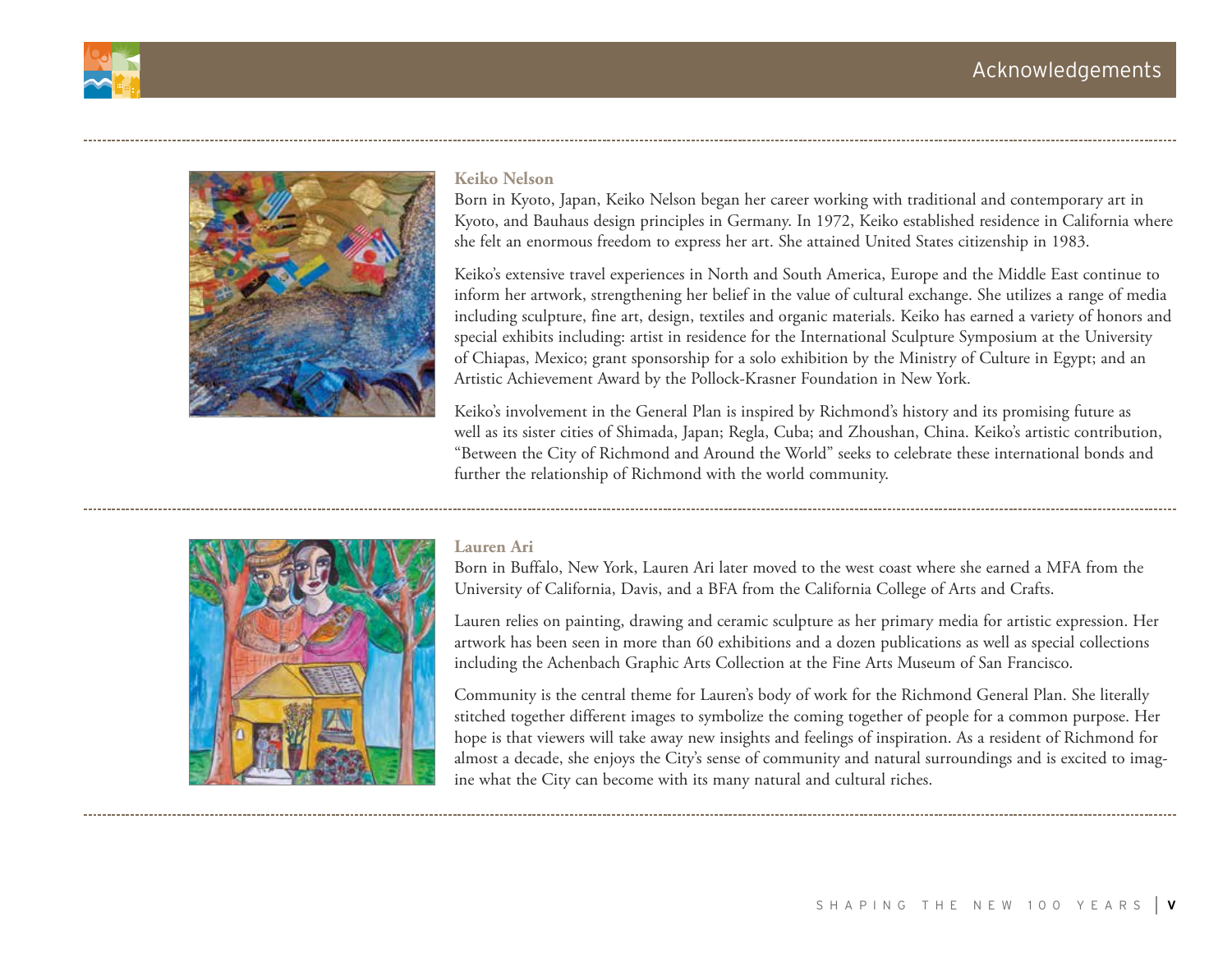



### **Steve Hurst**

Steve Hurst grew up in the projects on the south side of Chicago. As a child his creative curiosities were sparked through art books, magazines and beautiful objects given to him by his mother. His artistic talents grew to include music as well as visual and three-dimensional arts. A former saxophonist and singer, Steve eventually shifted his focus to art, photography and design.

Over the course of his career Steve's work has involved a rich array of media from painting and graphic arts to found objects. Known locally as "the Clock Man," he cultivated a unique niche in found-object clock designs. Steve has exhibited work at venues such as the Art of Living Black Exhibit, San Francisco International Gift Fair, the Marin Home Show and Clarion Lake Hotel, Oakland. He has been featured in publications including the San Francisco Chronicle, West County Times, Diablo Magazine, The Richmond Globe and Bay Crossings. Steve's General Plan contributions draw on themes for a future Richmond that embodies: happiness, social harmony, diversity, safety, trust, beauty, green living and well-activated public spaces, among others. For Richmond residents and for all who experience his art, Steve aims to inspire joy, hope, respect and appreciation.



### **Virginia Jourdan**

A Bay Area native, Virginia Jourdan enjoyed art classes as a child in San Francisco. She continued pursuing her passion and developing her talents in college, first at the University of Washington focusing on painting, later at the Academy of Art University in San Francisco where she received her BFA in Illustration.

After working in New York as a commercial freelance illustrator, Virginia relocated to the Bay Area to focus on fine art and expand her creative freedom. Her broad ranging artistic skills also include storyboarding, printmaking, computer graphics and sculpture. Virginia's artwork has been shown at 20 exhibitions across the country and has included several commissioned works.

Virginia's contributions to this Plan embody important community values such as inclusivity, pride, education and safety. She envisions a future for Richmond where these core values become a reality – where the City is a beautiful, peaceful and economically vibrant place that is a destination for visitors and home to many proud residents.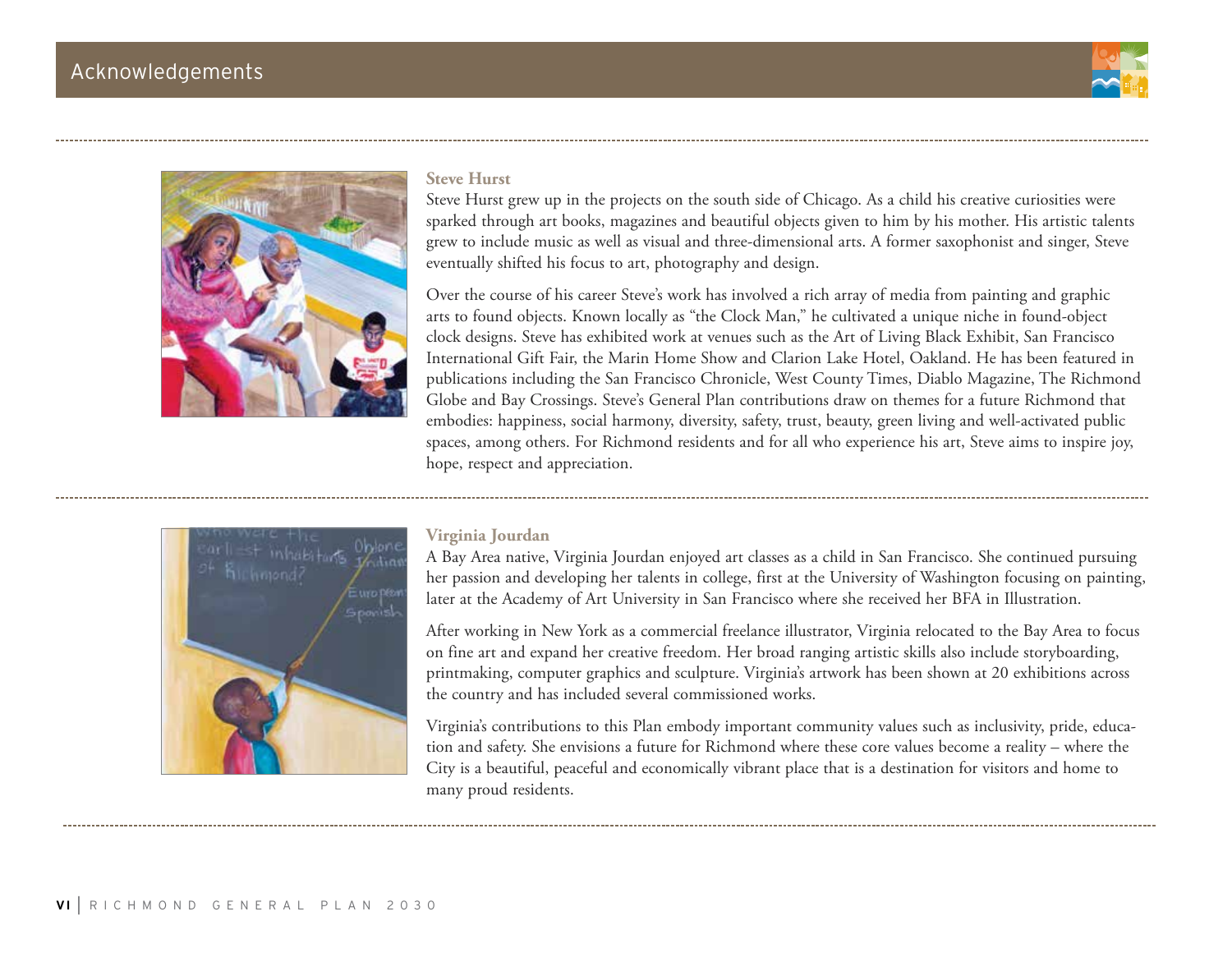



### **Yolanda Holley**

Born in Texas and raised on the San Francisco peninsula, Yolanda Holley discovered an inclination for art at an early age and began to nurture her passion for hand-stitched work and tactile art. In developing her skills, she attended a number of Bay Area art institutions, most notably, the California College of Arts and Crafts and the Richmond Arts Center.

Yolanda strives to create art that transcends cultural and economic boundaries. Central themes also revolve around interpretations of kinship and life's experience. While her larger body of artwork includes oil paintings, block print and pastels, she has developed a distinctive textural repertoire using a layered process involving paper, cloth, beading, painting and/or stitching. Yolanda's works have been presented in joint exhibitions and are enjoyed by patrons throughout California.

As a resident of Richmond for almost 30 years, Richmond's shoreline continues to provide peace and inspiration for Yolanda. In her General Plan contributions, she draws on this inspiration to capture the shoreline and the historic East Brothers Light Station, which she views as a connection to the past and beacon for the future. She envisions Richmond as a City of light, hope and refuge in times of distress.